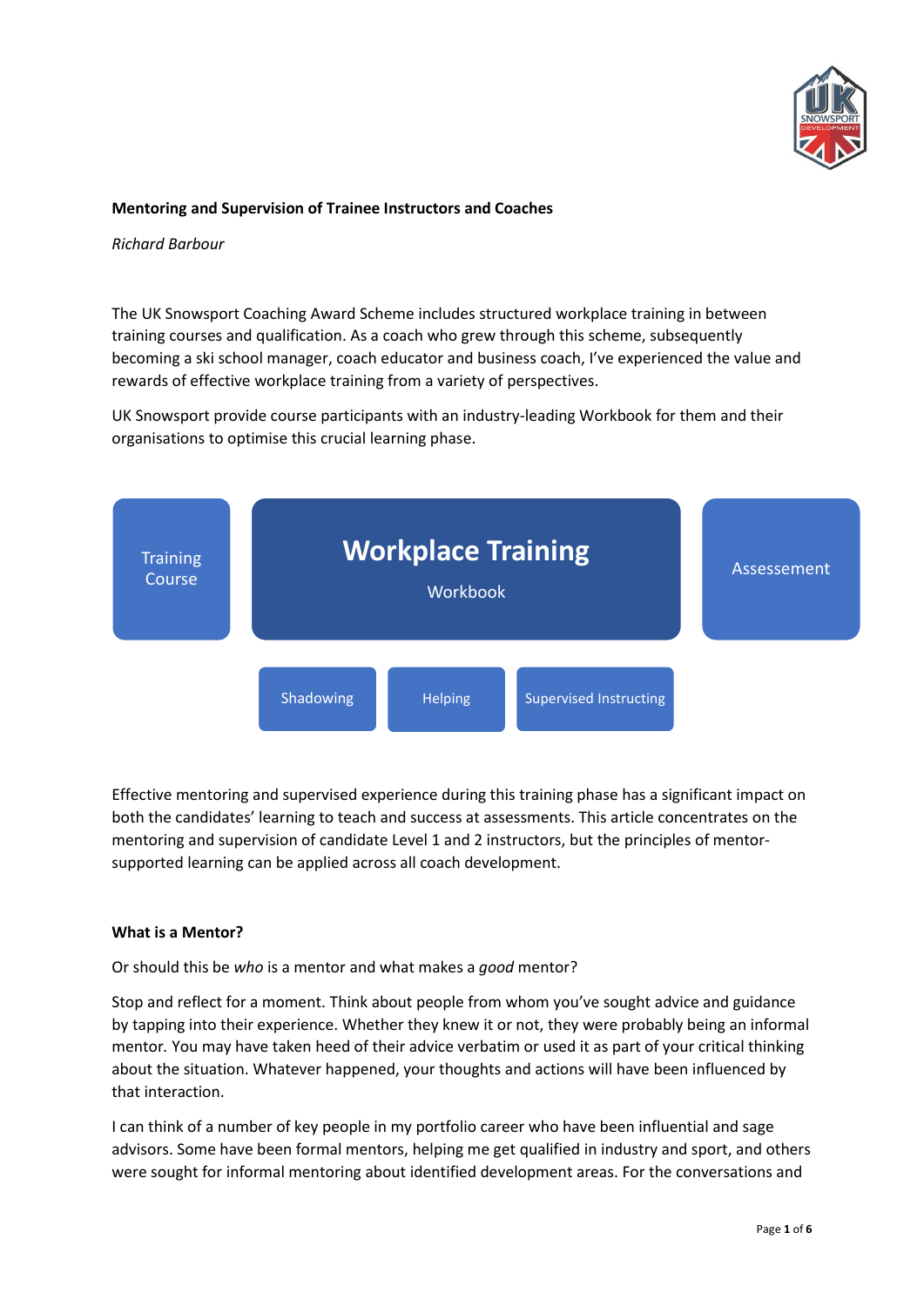

resultant advice to have the desired impact, I've sought mentors with relevant specialist knowledge and experience and trusted that they have my interests in mind.



A snowsport mentor will normally have significant teaching and/or coaching experience and level of authority at the centre or club to make decisions about the format of workplace learning. They will know about the award pathway, the standards needed to pass the assessment and be able to guide them through the process. These insights help to steer the process and the effectiveness of mentoring interventions, keeping the trainee on track.

That's where the Workbook comes in.

### **Workbooks**

The UK Snowsport Workbooks have been developed with a broad range of industry partners including heads of ski schools, coaches, facility managers and tutors. The modular format recognises that candidates have a vast range of backgrounds and prior knowledge outside of the sport and intentions within it. This recognises that individual clubs or snowsport schools have their own priorities for *how* things are taught at their facility and the Workbooks include tools to support them.

Candidates for Level 1 and 2 Instructor Awards are required to have a Mentor and Supervisor(s) during workplace training:

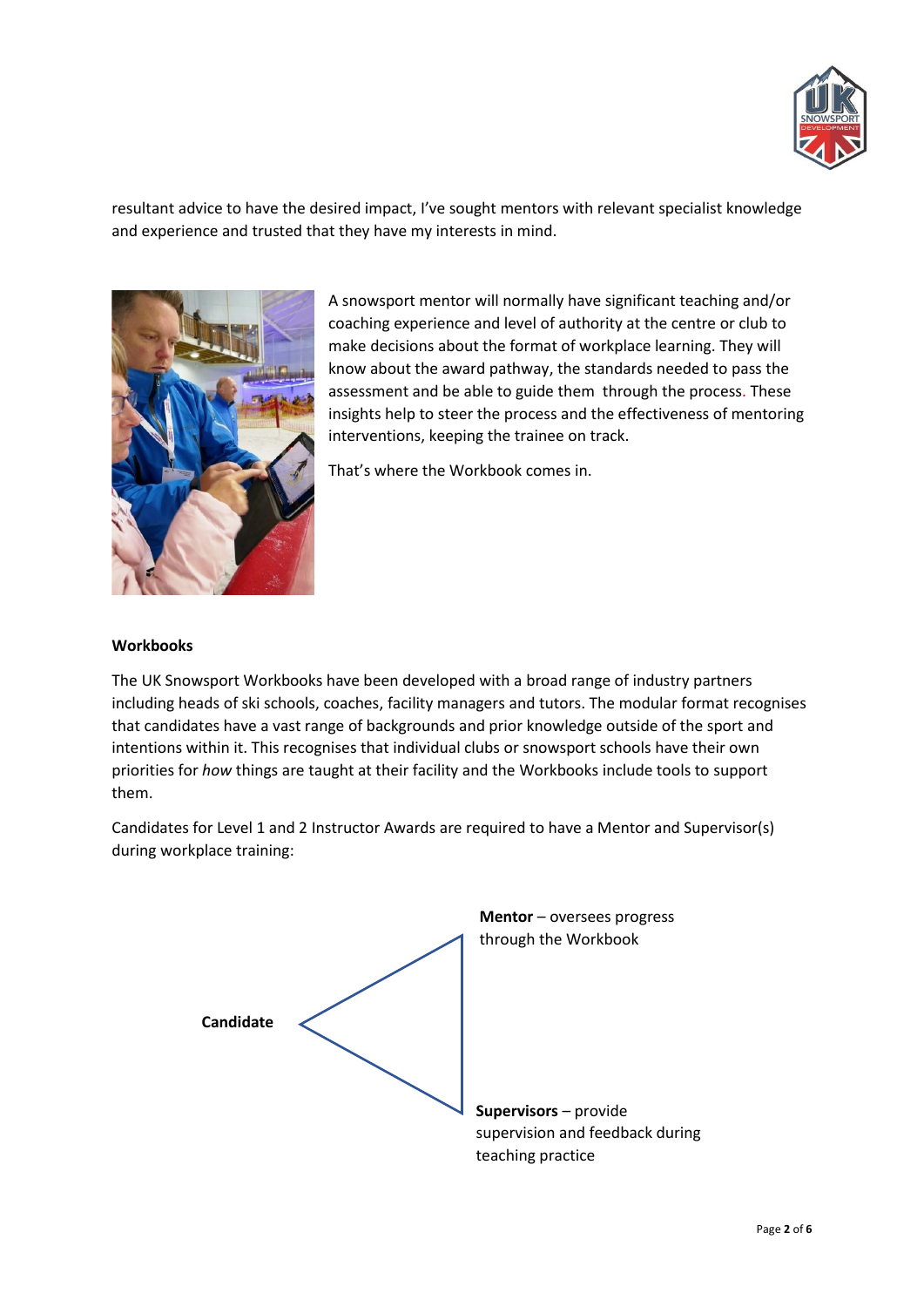

# **The Mentor**

The Mentor oversees the candidate's progress through the workplace training. This involves providing an induction about it, monitoring progress through each unit, that the Workbook is being effectively used and then corroborated on completion.

Mentors need appropriate snowsport qualifications and attributes that are complementary to the role. They should be qualified to at least a level above the award that the candidate is training towards and have significant relevant experience.

Coaches who are licensed at Level 3 or 4, and have experience in instructor development, are a great starting place when seeking a mentor, as they have also actively trained through the Coaching Awards system. Not all qualified people have the skill or interests in mentoring and it's important that they recognise this and not take on the role.

A significant aspect of mentoring is the art of conversation. Some of the key learning identified in the Workbook: personal standards, Health and Safety and personal development needs, often benefit from off-slope conversation. Candidates need time to learn about the centre's standards and policies with this learning reinforced through conversation and writing down key learning points.

In addition to the off-slope learning the Mentor may also provide supervision of on-slope activities: the learning of *how* to teach. And it will be likely that there will be several other supervisors who will oversee this part of the process.

### **Supervisors**

Supervisors are qualified personnel who facilitate on-slope learning by supervising practical experience: after all, you learn to teach by teaching. The centre or club should decide on and publish a list of people that are authorised to supervise trainees.

Supervisors perform a responsible role. They will be supporting trainees at various stages of development and taking overarching responsibility for maintaining safe practice.

After attending Governing Body training, candidates need to gain knowledge of the structure and workings of their local snowsport school, such as the lessons they are allowed to be involved with and opportunities to learn and participate. The Workbook structures this into three key development areas: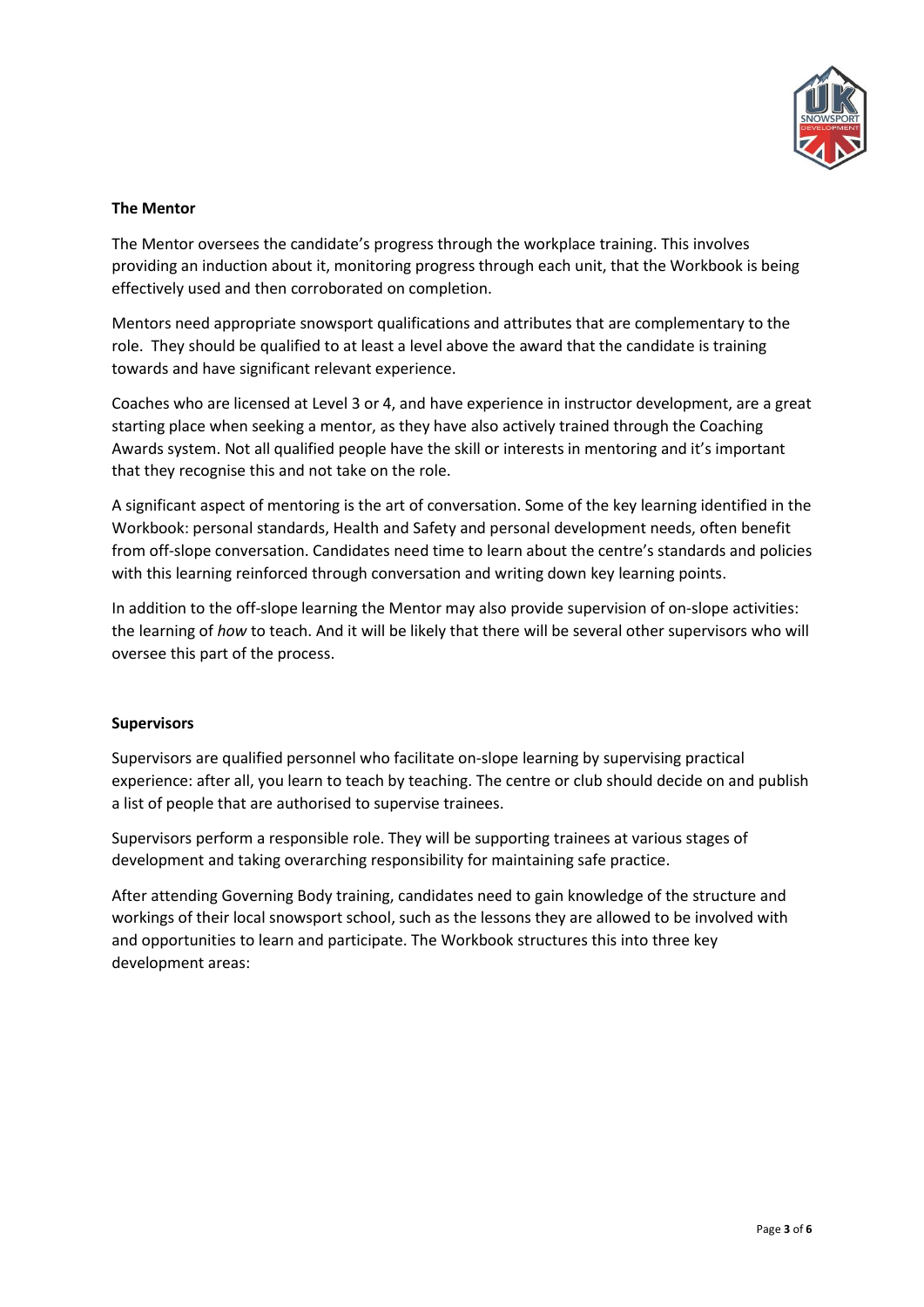

| <b>Shadowing</b>              | • Observing lessons being delivered by<br>experienced instructors to develop your<br>awareness.                                |                         |  |  |  |
|-------------------------------|--------------------------------------------------------------------------------------------------------------------------------|-------------------------|--|--|--|
| <b>Helping</b>                | • Helping an experienced instructor, giving<br>demonstrations or helping to teach under<br>their direct supervision.           | Recorded using Teaching |  |  |  |
| <b>Supervised Instructing</b> | • Taking responsibility for teaching part or all<br>of a session under the direct supervision of<br>an experienced instructor. | $\overline{108}$        |  |  |  |

### **Shadowing**

The shadowing phase is one where candidates expand their awareness by information gathering, mainly through observation and discussion. Candidates should watch lessons delivered by experienced instructors to learn about:

- the range of lessons that they will be authorised to teach once qualified
- entry and exit standards required for group lessons
- creating engaging and enjoyable lessons
- managing risks
- common tasks that can be used during lessons
- types of demonstrations that might be needed
- typical faults to spot and methods for correction
- how feedback is provided
- the centre or club's preferred teaching progression
- managing time
- concluding and reviewing sessions, signposting customers' next actions

Shadowing provides the foundations of knowledge necessary before starting to assist in delivering sessions. For this reason it's sensible for shadowing to be done with experienced instructors who exhibit the good habits that should be emulated. Placing them with an instructor known for subverting your ski school philosophy does not normally go well!

The development of underpinning knowledge doesn't finish here and continues during the next phase – helping.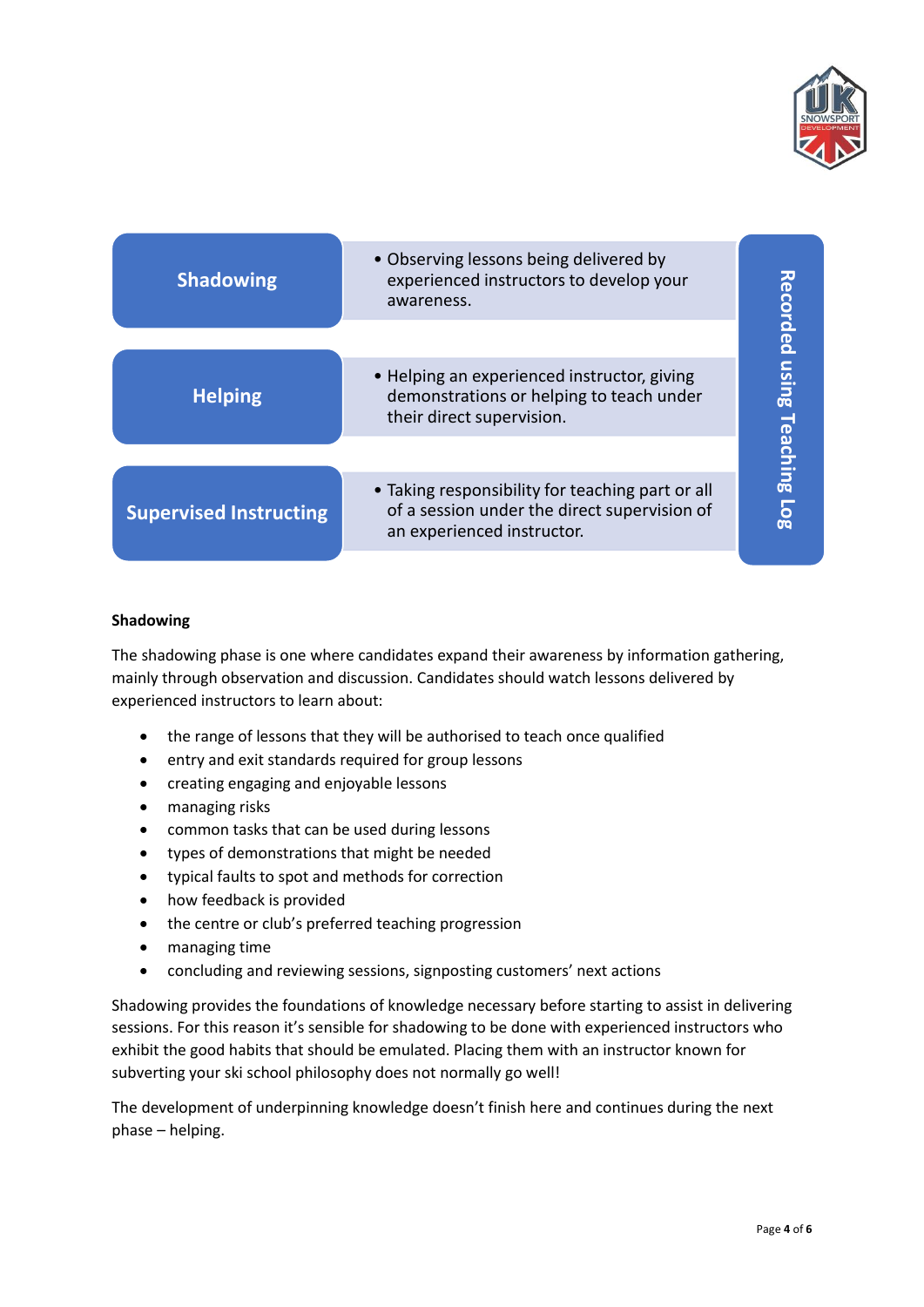

# **Helping**

The helping phase involves assisting experienced instructors by giving demonstrations, setting up or removing task-markers or giving individual attention to one of the class as agreed with the instructor. It builds the candidate's understanding of the teaching progression and how to teach.

The Supervisor needs to be comfortable that the candidate can reasonably handle the situation. These judgements can be supported by candidates regularly working with the same small group of supervisors, enabling rapport to develop. This normally helps with providing a structured, progressive development of the teaching practice.

At this stage and the next it's important to understand that the candidate is *under supervision.* They should not be left on their own and the supervisor needs to be nearby on the slope to provide support and intervene if needed. The Supervisor is ultimately responsible for the conduct of the lesson.

### **Supervised Instructing**

Once the candidate has developed sufficient understanding and confidence it's time to put it into practice and take responsibility for teaching part or all of lessons. The supervisor steps back, so that the candidate is perceived by the pupils as being *their* instructor. However, they are able to intervene if they perceive a potential risk issue in need of mitigation or the customers' enjoyment level is insufficient.

As the supervisor and candidate will reflectively review the session afterwards they also need to hear what's being said. So the Supervisor must be attentive and close by.

The candidate will need to devise lesson plans and evaluate their success, through self reflection and discussion with the Supervisor after each session. Templates are provided in the Workbook.

Time should be made for this valuable preparation and the post-lesson reflection, review and feedback. Some of these reflection sessions still evoke vivid memories for me some 30 years later!

### **Record keeping**

All Helping, Shadowing and Supervised hours should be recorded in the Workbook. This record is reviewed as part of the assessment and influences the assessor's selection of areas for further verification and assessment.

|                 | Hours     |         |                               |                                  |  |
|-----------------|-----------|---------|-------------------------------|----------------------------------|--|
| My key learning | Shadowing | Helping | Super<br>instructing<br>rised | Supervisor name and<br>signature |  |
|                 |           |         |                               |                                  |  |
|                 |           |         |                               |                                  |  |
|                 |           |         |                               |                                  |  |

As experience builds, there will come a point at which the Mentor considers that the trainee passes, what I call, the *Uniform Test.* This is when the Mentor considers that they would allow the candidate